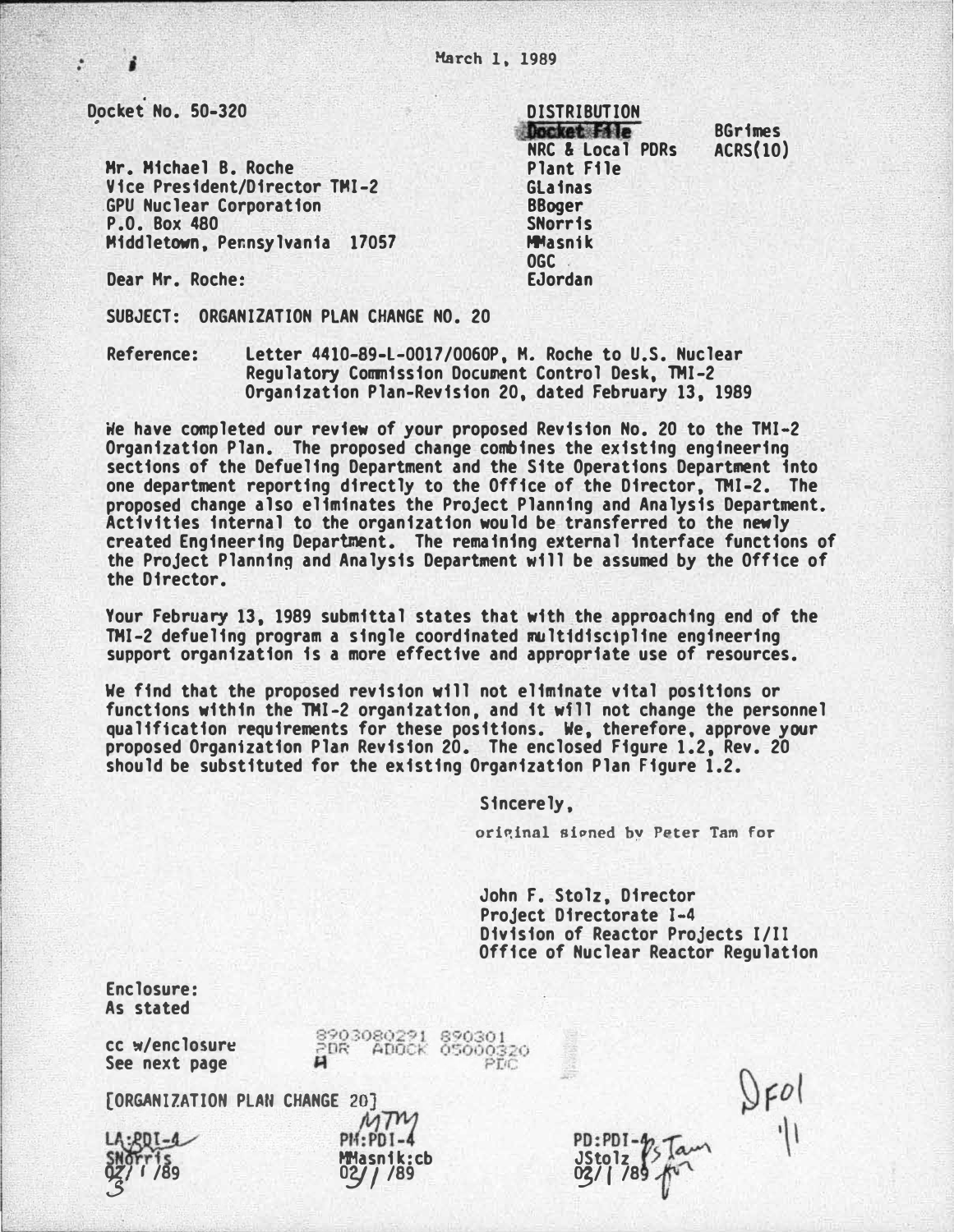. Mr. M. B. Roche • GPU Nuclear Corporation

cc:

 $\sqrt{2}$  $\cdot$ 

> Regional Adnfnistrator, Region I u.s. Nuclear Regulatory Commission 475 Allendale Road Kfng of Prussia, PA 19406

Dr. Judith H. Johnsrud Environmental Coalition on Nuclear Power 433 Orlando Avenue State College, PA 16801

Ernest L. Blake, Jr., Esquire Shaw, Pittman, Potts, and Trowbridge 2300 N Street, N.W. Washington, DC 20037

Secretary U.S. Nuclear Regulatory Commission Washington, DC 20555

Sally s. Klein, Chairperson Dauphin County Board of Commissioners Dauphin County Courthouse Front and Market Streets Harrisburg, PA 17101

Thomas M. Gerus�, Director Bureau of Radiation Protection Department of Environmental Resources P. 0. Box 2063 Harrisburg, PA 17120

Ad Crable Lancaster New Era 8 West king Street Lancaster, PA 17601

U.S. Department of Energy P. 0. Box 88 Middletown, PA 17057

David J. McGoff Office of LWR Safety and Technology NE-23 U.S. Department of Energy Washington, DC 20545

Three Mfle Island Nuclear Station Unit No. 2

> Frank LYnch, Editorial The Patriot 812 Market Street Harrisburg, PA 17105

Robert B. Borsum Babcock & Wilcox Nuclear Power Division 1700 Rockville Pfke Rockville, MD 20852

Harvin I. Lewis 7801 Roosevelt Blvd. #62 Philadelphia, PA 19152

Jane Lee 183 Valley Road Etters, PA 17319

Walter W. Cohen, Consumer Advocate Department of Justice Strawberry Square, 14th Floor Harrisburg, PA 17127

Mr. Edwin Kinter Executive Vice President GPU Nuclear Corporation 100 Interpace Parkway Parsippany, NJ 07054

U.S. Environmental Prot. Agency Region III Office Attn: EIS Coordinator Curtis Building (Sixth Floor) 6th and Walnut Streets Philadelphia, PA 19106

Francis I. Young Senior Resident Inspector (TMI-1) U.S.N.R.C. Post Office Box 311 Middletown, Pennsylvania 17057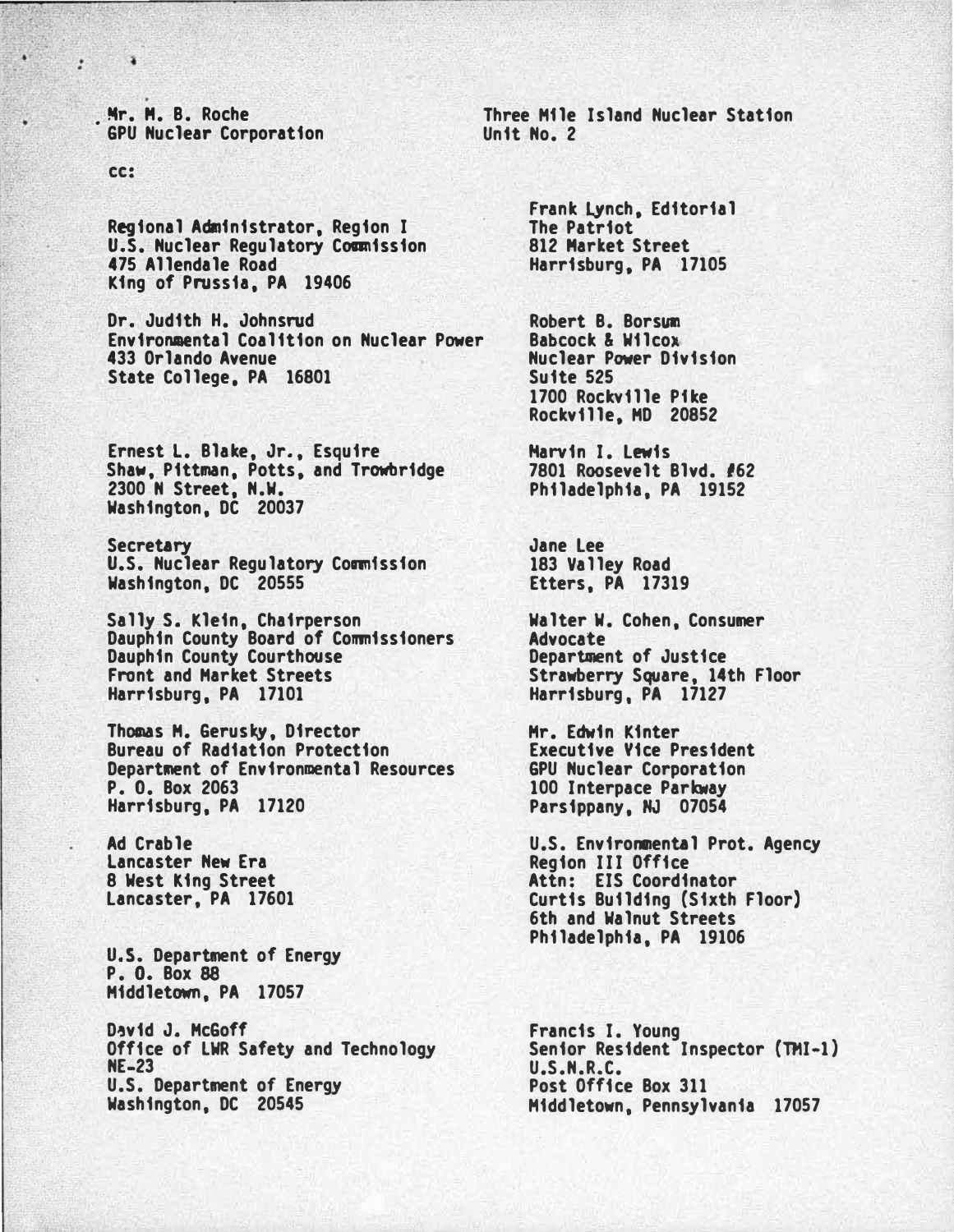Mr. M. B. Roche GPU Nuclear Corporation

cc:

 $\cdot$  :  $\cdot$ 

٠

÷.

G. Kuehn GPU Nuclear Corporation

J. J. Byrne GPU Nuclear Corporatfon

٠

Three Mile Island Nuclear Station Unit No. 2

R. E. Rogan GPU Nuclear Corporation

S. Levin GPU Nuclear Corporation

W. J. Marshall GPU Nuclear Corporation